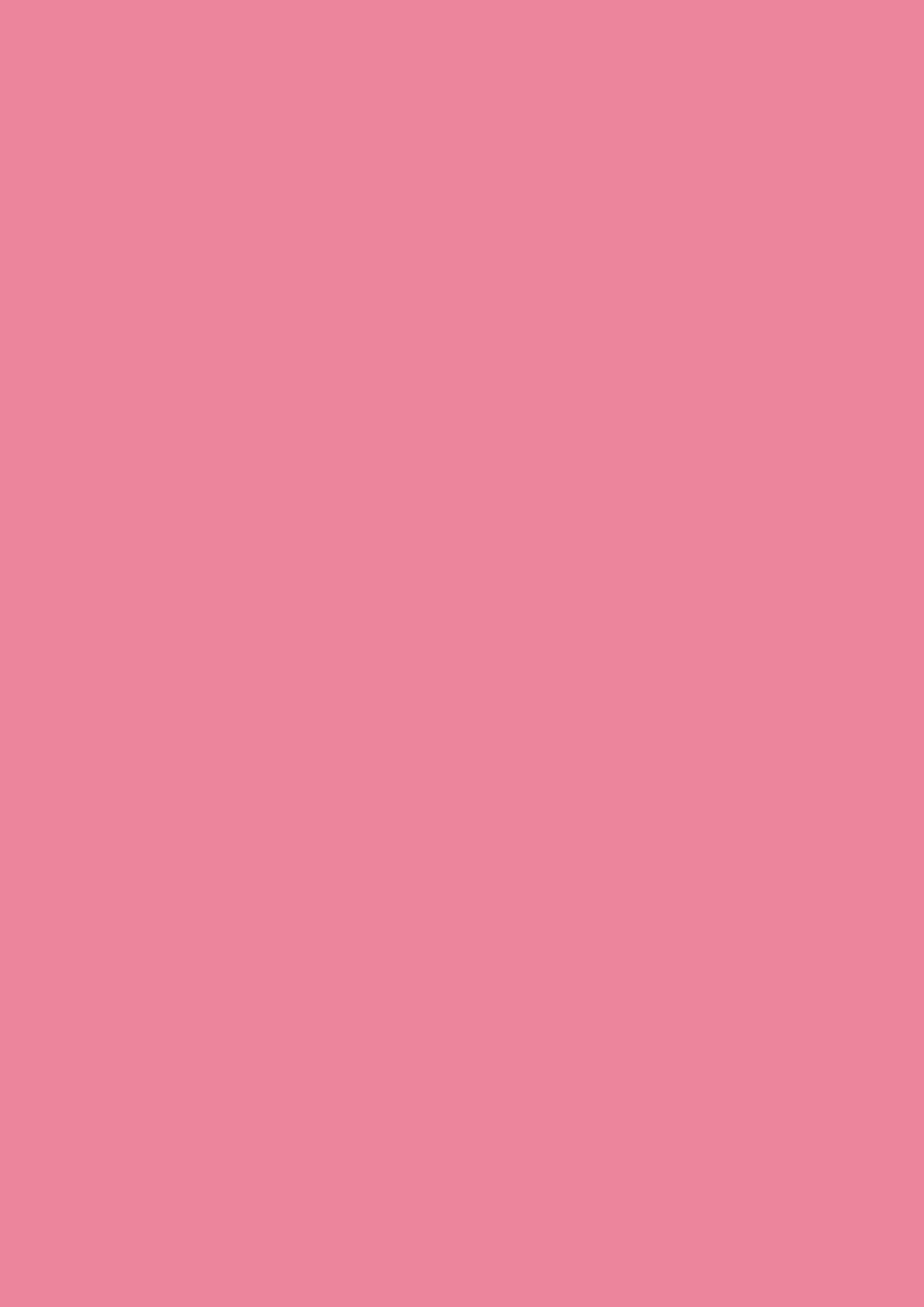

A year ago already we set ourselves on the course of leading sustainable change over the next five years. While a formidable, and sometimes overwhelming goal, all our work this year has confirmed that it is the right one. Looking at major victories of the European LGBTI movement, as well as setbacks, conditions for lasting political and social change are rapidly becoming more apparent. The importance of community ownership and participation in policy-making and decision-making, establishing a broad base of supporters and allies, ensuring accountability of the leadership – both outside and within the movement, and public education, are some of the conditions of sustainability the ILGA-Europe team is increasingly paying attention to, whether it is in our advocacy work at European level or in our movement building programmes. We are doing all this throughout the year, having in mind that the ultimate objective for everyone in the movement is to deliver real, tangible change for LGBTI people across Europe.

#### *A few words about the staff...*

The past twelve months have seen a lot of movement within the staff team. We have said goodbye to long-time staff members who took on new challenges: Silvan Agius, Joel Le Déroff and Marharyta Babenko. This means that we have also welcomed new people in our team: Anastasia Smirnova (Programmes and

Policy Officer), Katrin Hugendubel (Advocacy Director) and Anna Gots (Finance & Administration Officer). We are expecting a new Senior Policy Officer and a short-term communications officer to join us later in 2014. We have also had the pleasure of having two interns join us: Mihael Topolovec and Yuxin Wang.

When I meet public officials, NGO colleagues or funders, and explain all the work ILGA-Europe does, I am very often told "you must have a large team to carry out all this work", to which I can only say "actually there is only a dozen of us in the Brussels' office". Indeed, the only reason ILGA-Europe is responding to expectations and delivering to such a high standard on its commitment to its members, funders and partners is because our team is made up of bright, creative, dedicated and compassionate individuals. Without them, none of it would be possible. And in turn, our work would not continue to be so meaningful and inspiring if it wasn't for the constant interaction with ILGA-Europe members and the many activists from across Europe we work with and learn from; nor would it be as rewarding if it wasn't for the enriching cooperation with and ongoing support of the ILGA-Europe board.

#### **Evelyne Paradis**

ILGA-Europe's Executive Director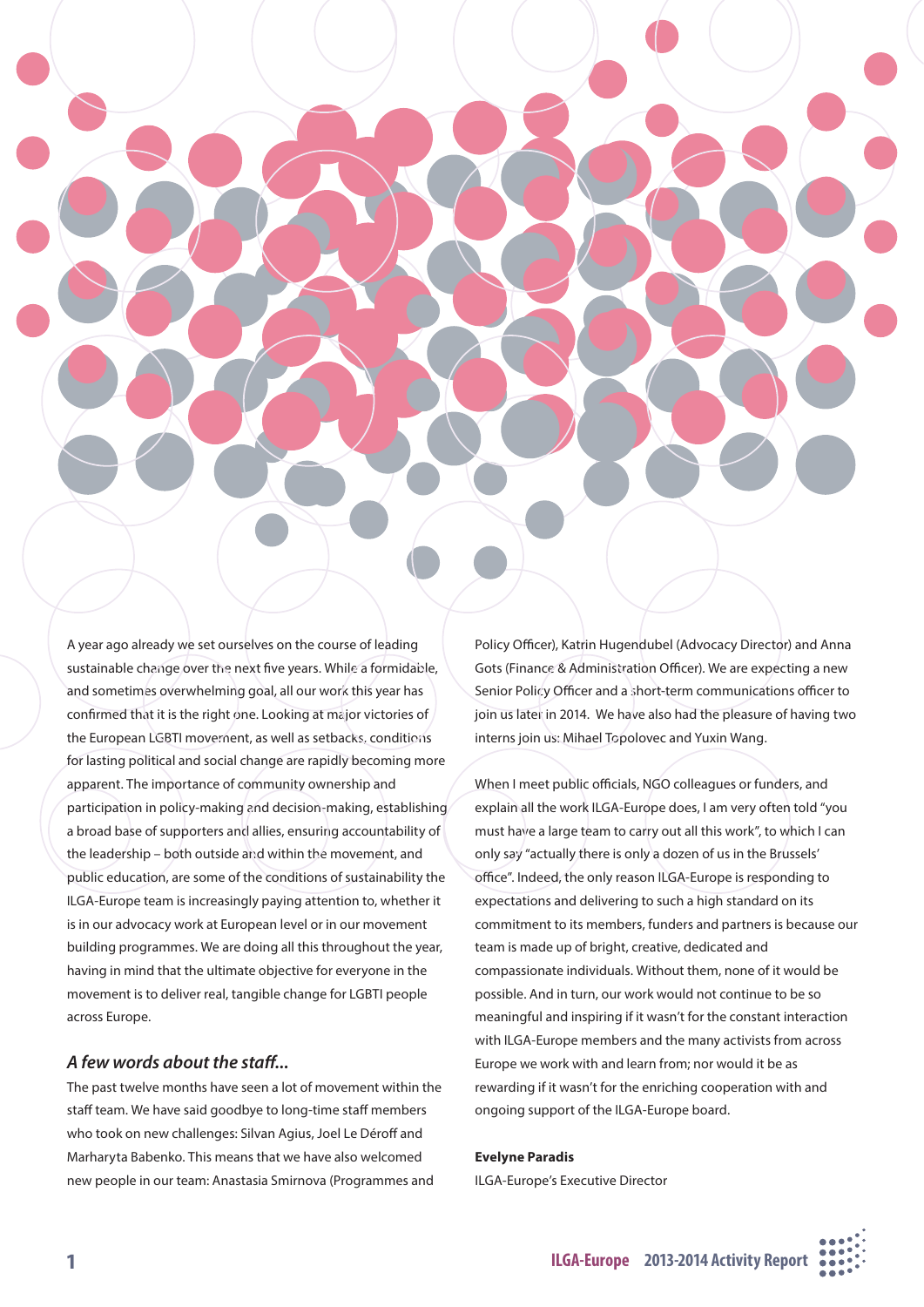## ILGA-Europe's activities at a glance

### **Since the Annual Conference 2013 held in Zagreb, ILGA-Europe…**

organised **8 conferences, meetings and events; 9 training sessions, 2 study visits and 3 in-country sessions** for staff, board members, member organisations or partner organisations

had **meetings** with **high level officials** among others Martin Schultz, President of the European Parliament; Cecilia Malmström, EU Commissioner for Home Affairs; Stavros Lambrinis, EU Special Representative for Human Rights; Martin Schultz and Guy Verhofstadt, Candidates to EU Commission President during the European Elections; Joe Biden, US Vice-President; Ministers from Iceland, Malta, Sweden, and the State of Berlin

was asked **to be a keynote speaker or panellist at seminars, hearings or conferences** organised by the European Parliament, European Union Agency for Fundamental Rights, European Commission, Council of Europe, EU Commission's Education Forum, European Health Forum Gastein, UNAIDS, United Kingdom Parliament, ALDE Party Congress, EQUINET – European Network of Equality Bodies, Heinrich Boell, IDAHOT 2014 Forum and European Liberal Youth

in addition, ILGA-Europe participated in **conferences and meetings** organised by the United Nations/UNESCO/ UNAIDS, the Presidencies of the European Union, OSCE/ODIHR – Organization for Security and Cooperation in Europe/Office for Democratic Institutions and Human Rights, European Institute for Gender Equality, European Trade Unions Confederation, Social Platform, CEPOL, European Years of Citizen Alliance, National Gay and Lesbian Taskforce (US), the European Youth Forum, the European Disability Forum, AGE Platform Europe, Council for Global Equality, Heartland Alliance, Freedom House, CEJI - A Jewish Contribution to an Inclusive Europe, Université Libre de Bruxelles, EU HIV Civil Society forum, European Network on Religion and Belief (ENORB), European AIDS Treatment Group, HIV-AIDS Civil Society Forum, Open Society Foundation

had **meetings** with the national governments of Belgium, Cyprus, France, Germany, Malta, The Netherlands, Sweden, and the United States

was invited **to speak, participate, deliver presentations or workshops at several seminars, events, conferences or meetings** organised by member organisations across Europe, including Transgender Europe, NELFA, EGLSF, IGLYO, European Pride Organisers Association and the European Christian LGBT organisations

obtained the support of 201 (26%) Members of the European Parliament to the ILGA-Europe Come Out Pledge - the highest number of elected MEPs who signed a civil society pledge

submitted 12 **policy papers** to different European public consultations and inputted directly into various European Institutions' and organisations' work programme consultations, such as together with member organisations contributed with submissions to the European Commission's Progress Reports; with OII Europe, a contribution on the implementation of the so-called EU Gender Directive; submission to OSCE towards the 2013 hate crime report; contribution to the European Disability Forum shadow report on the implementation of the Convention on the Rights of Persons with Disabilities; and lastly ILGA-Europe issued two position papers on hate speech and surrogacy

submitted **7 third-party interventions** to **the European Court of Human Rights**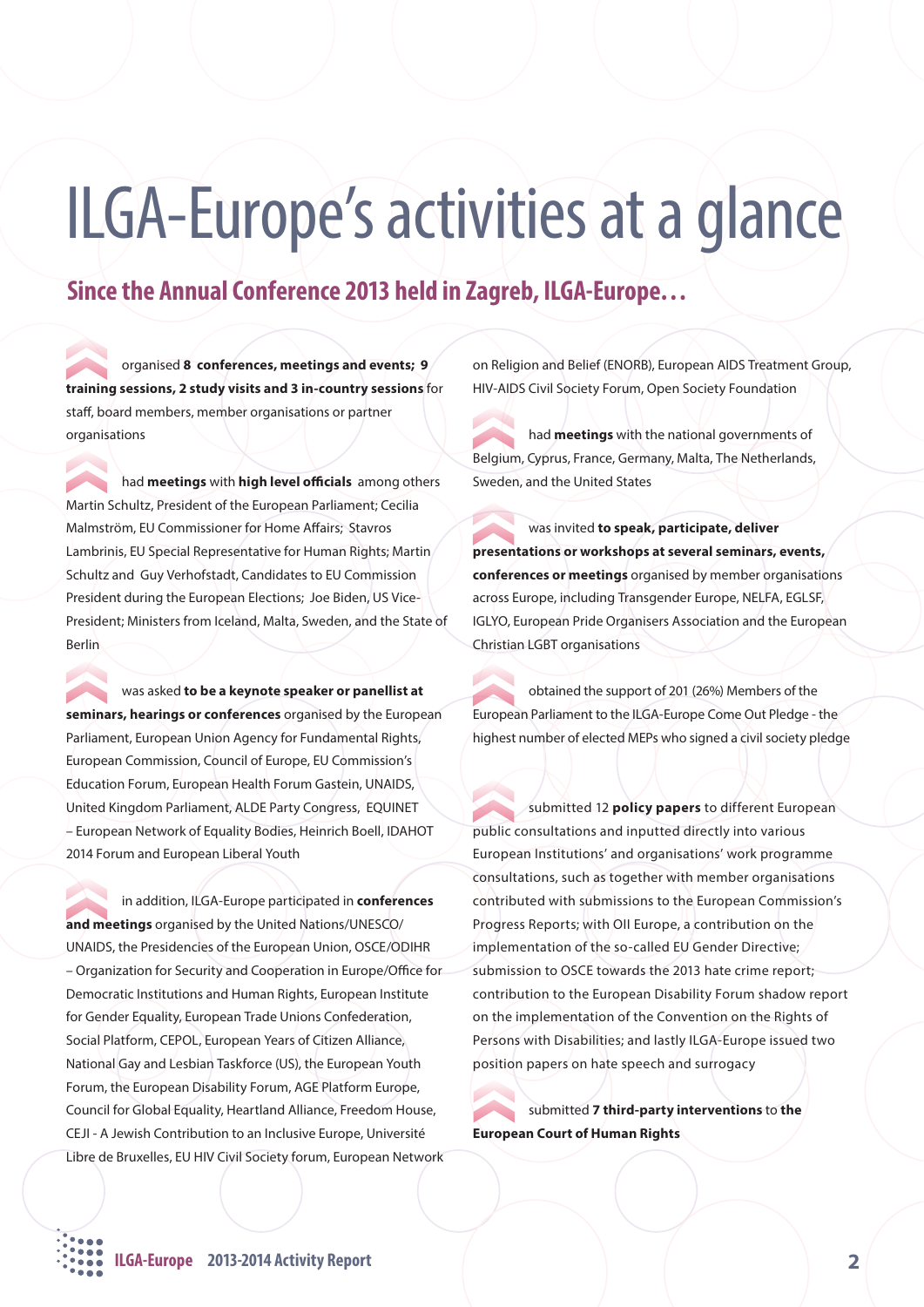re-granted **32 small grants** for projects carried out by member organisations and partner organisations of ILGA-Europe

visited **14 countries** for meetings with member organisations on national LGBTI issues

was featured or quoted in international, European and national media in at least **30 countries**, including B**BC News, Al Jazeera, Time Magazine, The Guardian, France24, Economist, Deutsche Welle, The Independent, New York Times, NewEurope** and **EUObserver**

issued **30 media releases** and **statements** raising human rights and equality issues for LGBTI people and beyond on international, European and national levels

published **6 opinions articles** in European and national media

had **281,994 visits** on our website with an average of 884 visits per day (as of 10 September 2014) – an increase of over **60,000 visits** since last year

had **19,900 'likes'** on our **Facebook page** and **11,760** followers on **Twitter** (as of 10 September 2014)

processed **1,210** of **invoices, reimbursements**, and other items

# Highlights & Achievements

**The aim of this section is to report on progress made by ILGA-Europe towards achieving its strategic objectives under its 2014-2018 Strategic Plan. This report covers work carried out between October 2013 and September 2014.**

### **Strategic objective 1**

**Achieve full equality and effective enjoyment of human rights without discrimination based on sexual orientation, gender identity, gender expression and sex (intersex), with particular attention to the following issues: (1) Asylum; (2) Bias-motivated violence and hate speech; (3) Education; (4) Employment; (5) Family; (6) Freedom of assembly, association and expression; (7) Health; and (8) Legal gender recognition**

2014 is a critical year for the European Union with the election of a new European Parliament and a new European Commission. These institutional changes will profoundly influence the EU political landscape for the coming five years and frame to a significant extent ILGA-Europe's ability to advance LGBTI equality in the EU in the near future. This is why so much energy, resources and time was dedicated this year to our 2014 EU election campaign and to the nomination of new Commissioners.

The European Parliament has been a driver for LGBT rights in the EU for over nearly three decades. Having a strong human rights Parliament is a pre-condition for so much of ILGA-Europe's work in Brussels. From January to May, ILGA-Europe ran the *Come Out* **Campaign**, reaching out to EU elections candidates and European political parties to make clear commitments on human rights and LGBTI equality. Our campaign proved to be one of the most influential and successful civil society campaigns on the 2014 European elections, with the *Come Out* pledge winning the support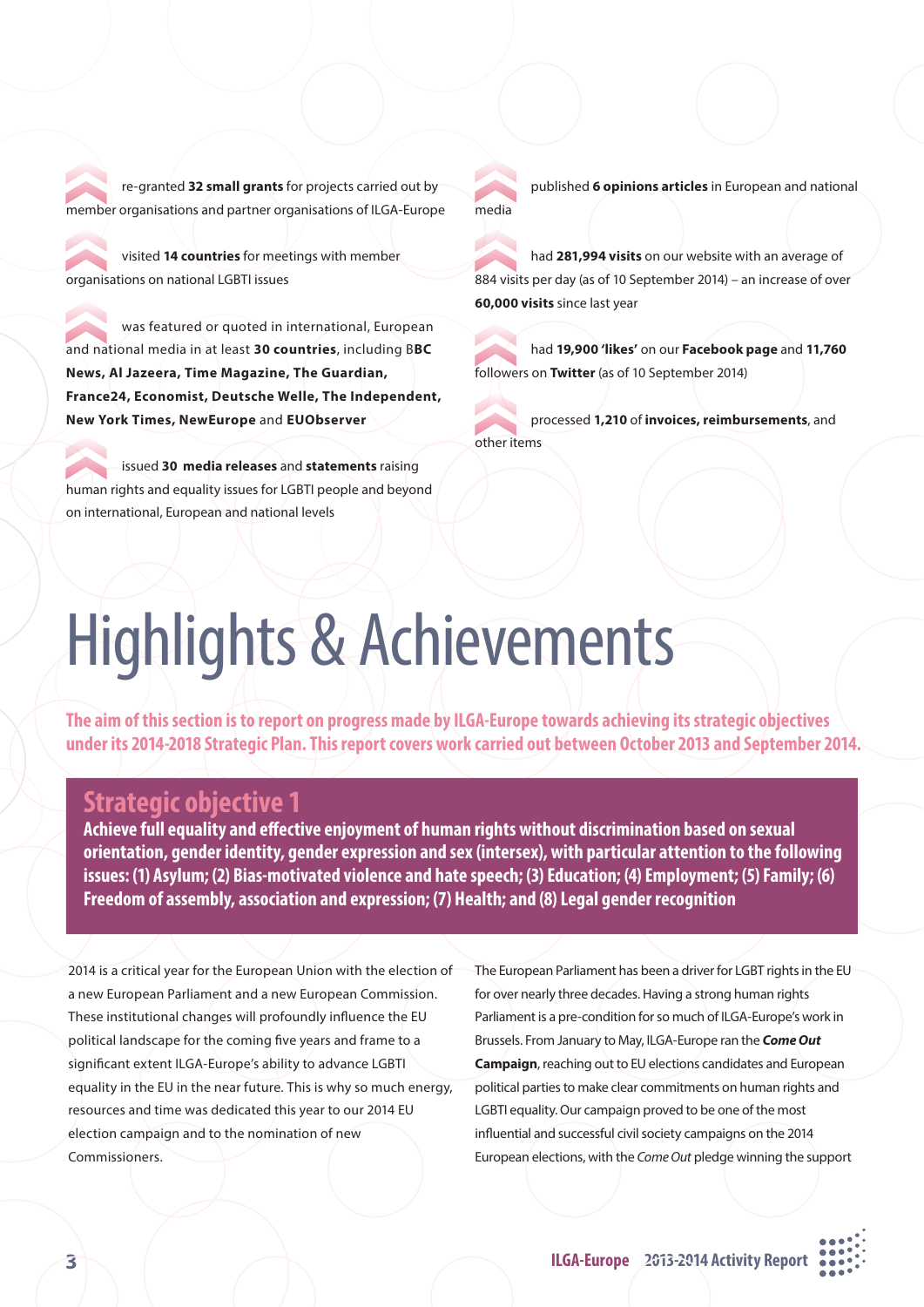of 1200 candidates, 201 of whom got elected in the new Parliament. Through a public debate with top EU political leaders, a social media campaign with high-profile figures, articles and opinion pieces placed in key EU and national media, and, more importantly, the wide mobilisation of LGBTI groups in each country, ILGA-Europe succeeded in putting LGBTI rights firmly on the next Parliament's agenda and giving wide visibility to LGBTI equality in EU affairs.

Our *Come Out* campaign was strengthened by the *No Hate* **campaign** which we ran jointly with the European Network against Racism (ENAR) for a European election campaign free from discrimination and intolerance. This additional project – which combined an Appeal for a discrimination-free campaign signed by the main European political parties, a national monitoring mechanism of incidences of discriminatory campaign speech and a social media campaign – clearly positioned ILGA-Europe as an organisation standing against any form of intolerance in a context marked by the rise of extremist parties in different parts of the European Union. Our main message was that we will not accept an politician or party which pits one community against another for political gains.

Since June, ILGA-Europe has been actively engaging with newly-elected and returning members of Parliament on the re-creation of the LGBT Intergroup – which will now be an LGBTI Intergroup – and on gathering cross-party support for our priorities over the next five years. Concretely, we are working closely with MEPs in preparation of the hearings of the **next EU Commission**, which is the other crucial moment of 2014. The objective is to get a clear political mandate to work on LGBT issues both in its internal and external policies from the new Commission. To strengthen our positions, ILGA-Europe is working extensively with other NGOs and allies to get such commitments from the next Commission on ILGA-Europe's priorities during the hearings of candidate commissioners in the Parliament early October.

One of those priorities is the adoption by the European Commission of a Strategy or **Roadmap on LGBTI equality**. Following the adoption of the Parliament report by Ulrike Lunacek calling for a EU roadmap, ILGA-Europe obtained the support from all candidates to the post of EU Commission President for a European LGBT strategy in the context of the Come Out campaign. We also continued to engage with supportive Member States in rallying more governments around the 2013 IDAHO call for an EU comprehensive policy, bringing the number of supportive countries to 13 by the time of the 2014 IDAHOT conference in Malta. With a growing momentum, the next Commission is key in finally adopting a comprehensive policy strategy in the fight against homophobia and discrimination on the grounds of sexual orientation and gender identity as soon as possible.

The other main political goal for ILGA-Europe at EU level remains the adoption of the **new anti-discrimination directive**. On 2 July, we unfortunately marked the 6th anniversary of the proposed legislation through an opinion piece in EU media by ILGA-Europe, co-signed by all equality NGOs. However, glimpses of hope have since then appeared, especially as the next EU Commission President, Jean-Claude Juncker, made the anti-discrimination directive a priority for his mandate. It is in this context that we have re-energised the NGO coalition in Brussels and met with government and political officials in Berlin to explore opportunities to get Germany on the side of supporters. We are mobilized to seize opportunities in the coming months to lift the political blockage on this proposed legislation and to create a momentum towards its adoption, hopefully in a not-too-distant future.

ILGA-Europe continued its monitoring and reporting work in the framework of the **EU's Enlargement agenda**. In 2013 this led to LGBT human rights becoming a priority for the European Commission's department of enlargement, leading to programmes offering technical assistance as well as greater advocacy engagement of the Commission. ILGA-Europe is also exploring how it can use the **EU European Neighborhood Policy and the Eastern Partnership** initiatives as leverage to advance the human rights of LGBTI people. This work includes advocating for new progress benchmarks, including around ensuring the development of relevant anti-discrimination protection legislation in the context of visa liberalisation processes. As a result, Moldova in 2013 adopted sexual orientation inclusive anti-discrimination legislation. The development of effective anti-discrimination protection including sexual orientation was also promised by the Ukrainian government during the visa liberalisation process.

At the **Council of Europe**, the process of institutionalising LGBT rights continued to develop. Over the past 4-5 years, ILGA-Europe has extensively worked with the Council's new mechanisms and bodies – from the LGBT unit and the Parliamentary Assembly's General Rapporteur on LGBT issues to the European Commission against Racism and Intolerance – in order to support the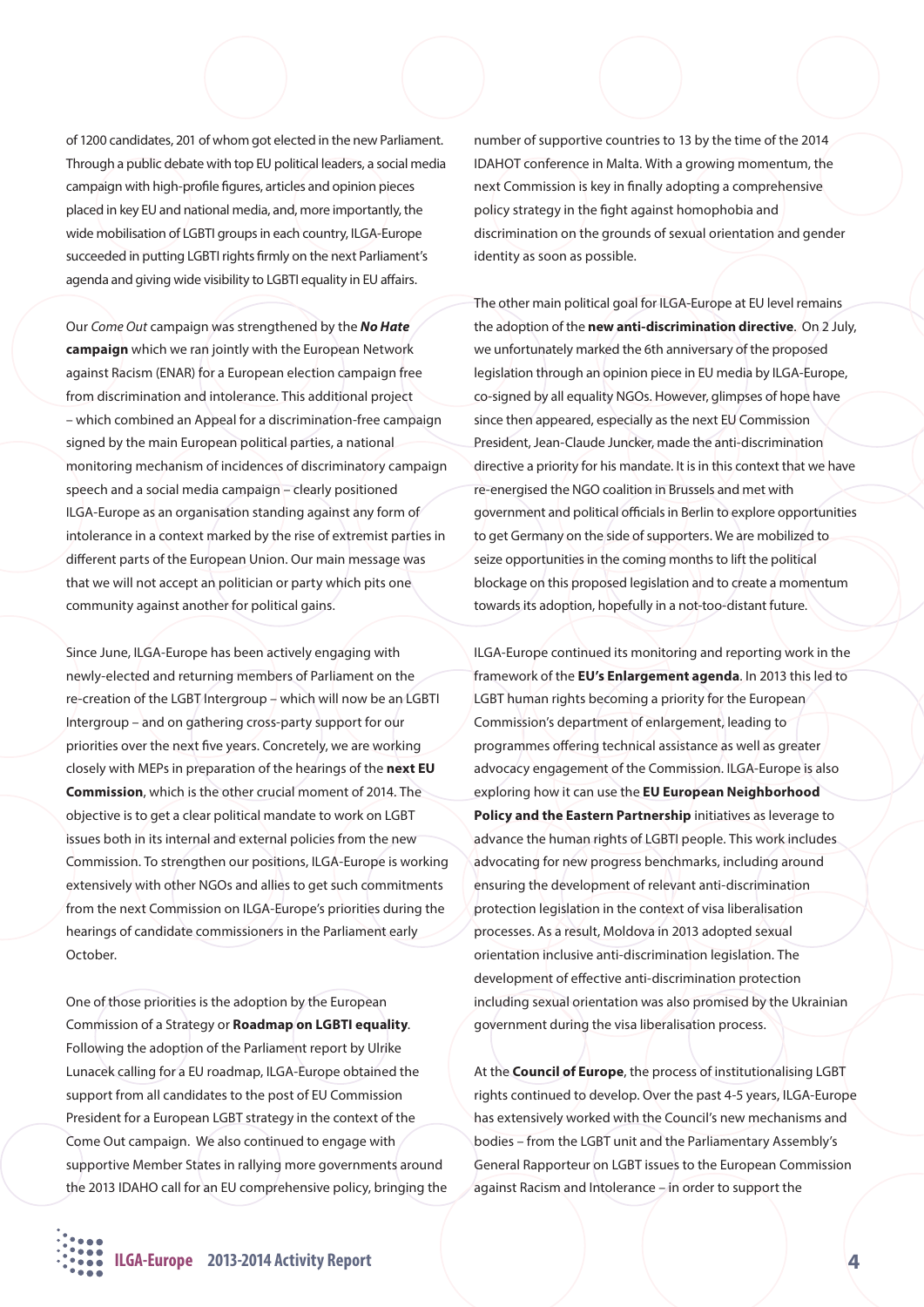consolidation of the organisation's mandate and policy framework in relation to sexual orientation and gender identity. The current year has seen the further consolidation of this process. In January 2014, on the basis of a review of progress by member states in implementing the Recommendation, the Committee of Ministers decided to continue the Council's activities in this field. At the same time, a reorganisation established the position of the Sexual Orientation and Gender Identity Unit more firmly, strengthening the mainstreaming of LGBTI issues. ILGA Europe has continued to support these developments, advocating for continued support at the Committee of Ministers, working closely with member organisations to ensure input to ECRI for its country reports, and with the new SOGI unit in developing its work programme. There is also close cooperation with the Office of the Human Rights Commissioner, and with delegates to the Parliamentary Assembly, including the General Rapporteur, Robert Biedron.

ILGA-Europe has continued its work on **strategic litigation**, encouraging member organisations to take key cases to Strasbourg, and supporting these cases, both through thirdparty interventions, and, for those that have been decided, with submissions to the Committee of Ministers under the procedure for execution of judgments. It has been a particularly busy year for third-party interventions, with ILGA- Europe participating in seven interventions in cases breaking new ground in such areas as hate crime, asylum, access to health for transgender persons, and family related issues. ILGA Europe wishes to acknowledge the continuing support of Prof. Robert Wintemute in its litigation work.

One of the hurdles we face in our work is the increasing public **mobilisation of those who oppose** the recognition of LGBTI human rights – in particular religious extremist groups – in several countries as well as at European level. In response, we have been investing in strengthening alliances with other movements (women's rights, sexual and reproductive rights and progressive-faith based groups) to share information and to develop concerted actions to counteract the opposition to LGBTI rights, sexual rights and human rights in general at European level, including strategies to mobilise broader political and social support. Another part of our response to religious opposition is to step up our collaboration with faith-based groups committed to human rights as well as with LGBTI faith-based groups, in particular to challenge internal prejudice towards faith within the movement and to strengthen our capacity as a human rights

organisation to also support the right to freedom of religion. To this end, ILGA-Europe continued to build its relationship with the European Network on Religion and Belief, and with the European Forum of LGBT Christian Groups.

ILGA-Europe's **benchmarking activities** have become central to our advocacy and our communication work. The launch of our Annual Rainbow Package (Annual Review & Rainbow Map) on IDAHOT is not only the moment when ILGA-Europe attracts most attention from the media each year, it is also already a central feature of the annual IDAHOT Forum and parallel meetings of European ministers, as it was clear at the 2014 IDAHOT Forum held in Malta. The scoring of the Rainbow Map proves to be a uniquely effective tool to set standards for decision-makers and to educate policy-makers and media about LGBTI equality. This is why ILGA-Europe is working towards launching an interactive web-based Rainbow module for May 2015 to make this tool even more accessible to wider audiences.

Beyond the adoption on new legislation and policies, ILGA-Europe focused on **implementation of existing standards** this year, especially in the area of asylum and protection against violence. We produced guidelines on how to transpose newlyadopted EU directives on asylum and on victims' rights into national law in order to support LGBTI groups and other allies in working with policy-makers to make sure the standards are properly applied in each EU country. We also published a guide of good practices in relation to asylum procedures in 13 EU member states, which we hope will be a tool for our member organisations to push the improvement of practices in their national contexts, but also for advocacy work on EU level in the process of monitoring implementation.

With ever-growing body of data showing that **homophobic and transphobic violence** is sadly a widespread phenomenon, ILGA-Europe considers it a priority to advocate for effective protection and prevention measures at European level. To this end, we continued to work with other European NGOs to build a coalition of supporters for future EU legislation against biasmotivated violence. In the meantime, it is important to make the best use of existing relevant EU legislation, namely the Victims' Rights Directive which set standards for the rights of victims of crime, including by working with national governments on transposing this Directive into national laws. To support LGBTI groups to do so, ILGA-Europe produced guidelines on monitoring the transposition process. In order to strengthen the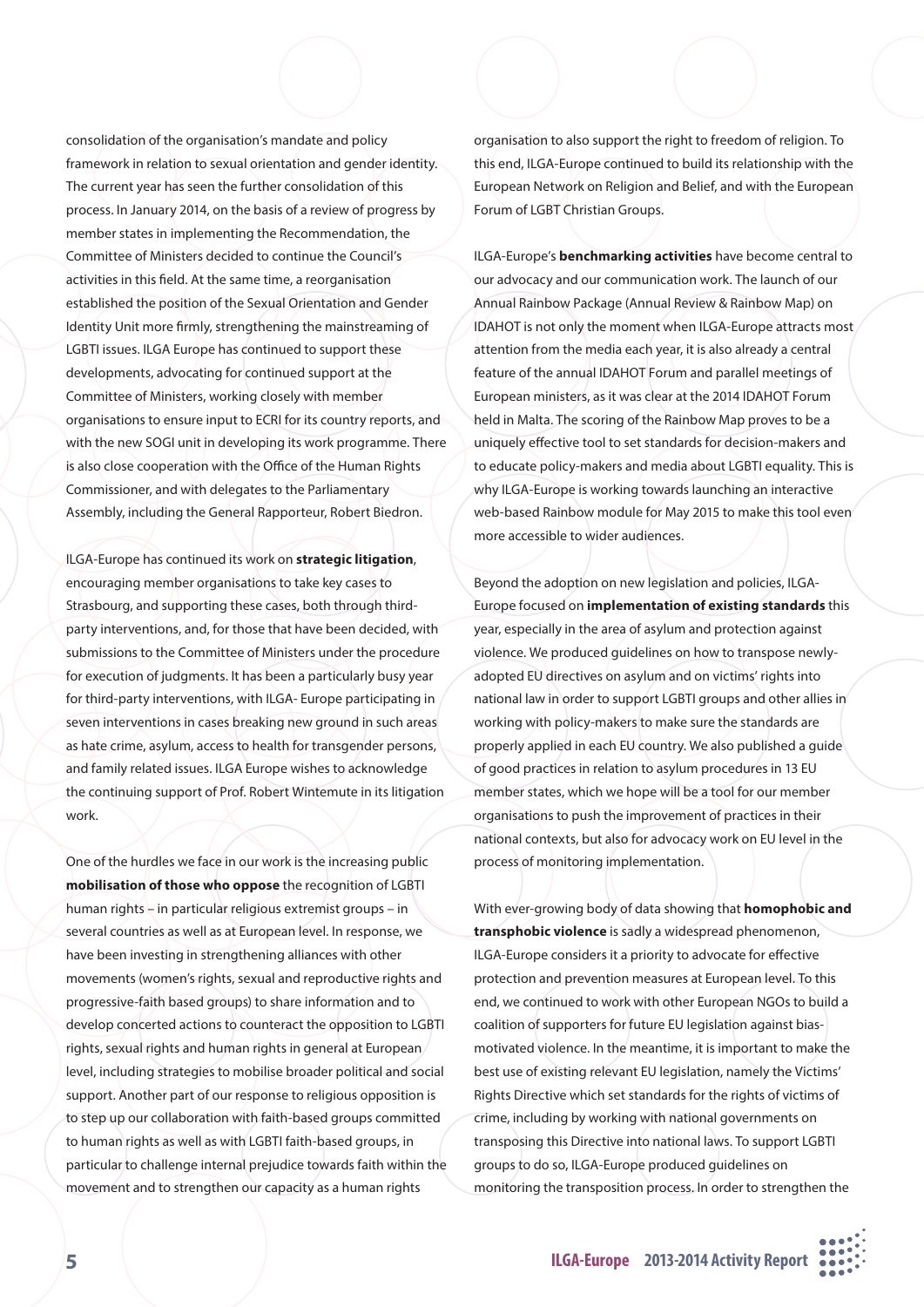case for EU measures against violence, we also continued to contribute to monitoring of hate crimes by the OSCE and the European Commission against Racism, and to support data collection by LGBTI organisations through documentation grants. Based on the 12 national reports produced by LGBTI groups who received those grants, ILGA-Europe is now working on a European analysis which will highlight trends and identify where a European action is needed. During the year, we also developed ILGA-Europe's position on **hate speech**, which was approved by the board.

The visibility given to LGBTI issues by the EU Commission in the field of **health** over the past year is concrete proof that policy change is possible at EU level. Where doors were closed 2 years ago, ILGA-Europe is now invited to speak at panels alongside the EU Commissioner at the Parliament and at high-level events on discrimination in health, thereby giving explicit visibility to LGBT issues in EU policy-making and building stronger relationships with EU officials. We organised jointly with the LGBT Intergroup and UNAIDS a hearing on health inequalities faced by LGBTI people across Europe. Speaking at those events, the Health Commissioner, Mr Borg, reaffirmed his commitment to advocate for the depathologisation of trans identities in the framework of the International Classification of Diseases. In addition, we held a roundtable with other civil society organisations to explore the extent of discriminatory practices in health. ILGA-Europe also took its work on HIV/Aids a few steps further by joining the EU HIV/AIDS Civil Society Forum which provides advice to the Commission, as well as by strengthening its engagement with UNAIDS, including on the organisation of a 2-day workshop for young LGBTI activists.

In the field of **education**, our action has been less Brussels-based and more targeted at national governments. In order to rally support from Member States for European action in the field of education, especially in relation to anti-bullying measures and teachers' training, we worked to put LGBTI issues in education on the agenda of EU presidencies. Following a successful event under the auspices of the Irish Presidency in 2013, this year we gained the support of the Greek Presidency for an event on anti-bullying for policy-makers and civil society organisations. Through such activities and ongoing engagement with MEPs and the Commission services, we are raising awareness about LGBTI issues amongst European policy-makers and progressively building the ground for concrete actions. In the meantime, we jointly organised two workshops with IGLYO in 2013-2014 to support the capacity of LGBTI organisations to engage with policy-makers in their countries on inclusive school practices. On a broader scale, we are also monitoring the spreading combat

against **so-called "gender ideology"**, as argumentation used to undermine any initiative to challenge gender stereotypes in schools and in society, including LGBTI specific initiatives. We expect to develop tools for activists to effectively respond to this trend in the coming year.

While our advocacy on social rights gains importance, it is clearly not at the expense of ongoing advocacy on civil and political rights. In the context of persistent threats to freedom of expression and freedom of association of LGBTI people, ILGA-Europe not only continued to closely monitor and report on country situations – from Russia and Ukraine to Hungary and Lithuania – but we also worked on developing policy responses and argumentation to the **introduction of anti-propaganda laws** and to cases of clampdown against civil society. We have been focusing on supporting groups in countries with anti-propaganda laws by continuing to lever European institutions to pressure concerned governments, in particular by working on the effective implementation of relevant European Court of Human Rights judgements against Russia. We also brought together civil society, legal experts and representatives from institutions during a seminar on children's rights, with the aim of identifying argumentation to counter the often hostile narrative around children and LGBTI issues which underpins so much of the case for anti-propaganda laws. In addition, we also started to study the impact of the **shrinking space for civil society** in many European countries on LGBTI organisations, and to consider how this can translate into our policy and programmatic work.

Amidst these human rights challenges, ILGA-Europe was proud to take part in the **1st Cyprus Pride** in May alongside activists from across the island and to a very successful **Belgrade Pride** in September. Knowing how fragile the exercise of the right to free assembly is for the LGBTI community, it continues to be of great importance for ILGA-Europe to support pride celebrations to the best of our capacity, whether it is by participating directly or sending messages of support, especially to mark a first or to show solidarity where prides are still at risk of violence.

Over the past twelve months, ILGA-Europe has also paid attention to another worrying trend, i.e. **restrictive changes of the definition** of marriage in national constitutions. In response to recent developments in Croatia, Slokavia and Macedonia, ILGA-Europe commissioned a research to identify legal instruments and case law to respond to this trend. The main goal in the near future is to equip the movement with legal, political and social tools to counteract movements pushing for restrictive definitions of marriage in national laws.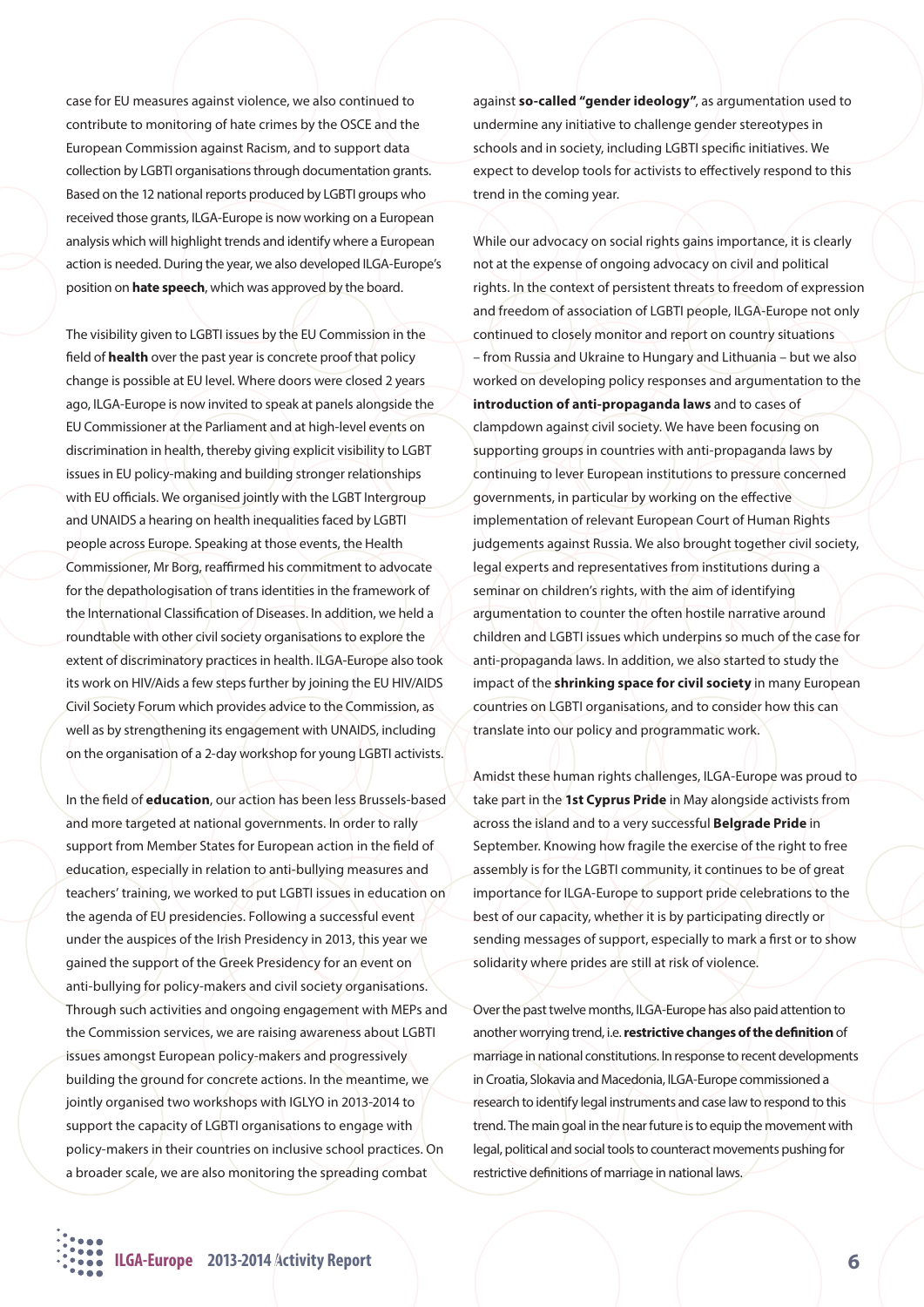Such analysis is feeding into thinking on ILGA-Europe's role to advance the recognition of family rights in Europe. In the coming year, ILGA-Europe will be exploring new strategies to best support legal and political changes related to family rights as well as to legal gender recognition which primarily take place at national level. To a large extent, ILGA-Europe will meet its five-year

objectives in these two areas by enabling activists to bring about change at national level. Devising strategies to achieve this will be the focus of our work on family and legal gender recognition in the next year, which we plan to do of course in cooperation with members in particular NELFA and TGEU. Similar thinking will be done in the field of employment in countries outside the EU.

### **Strategic Objective 2**

**Enhance the capacity of ILGA-Europe (members, board, staff) to achieve political, legal, institutional and social change by:**

**A – Strengthening the capacity of ILGA Europe to lead on LGBTI equality in Europe through: (1) strengthening ILGA-Europe's capacity to adapt and respond effectively to changing environments; (2) reflecting and integrating the diversity within the LGBTI population across ILGA-Europe's work; (3) consolidating ILGA-Europe's capacity to advance the rights of intersex people**

**B – Strengthening the European LGBTI movement through: (1) strengthening the organisational capacity of LGBTI organisations to achieve change; (2) strengthening the capacity of LGBTI organisations to engage nationally on key European level policy developments and implementation; (3) enhancing the capacity of LGBTI organisations to recognise and reflect the diversity within the LGBTI communities** 

Movement building is more than ever a pillar of ILGA-Europe's work for there can be no sustainability of change without an empowered movement, and indeed empowered communities. A clear precondition to sustainable change is that movementbuilding requires constant re-thinking and assessment to ensure that strategies and skills sets within the movement correspond to the ever-evolving political, social and cultural environment in which activists carry out their work, and in fact, live.

As formulated in the Strategic Plan, the need to strengthen capacity equally applies to ILGA-Europe as an organisation as it does to membership and LGBTI movement across the region. With respect to ILGA-Europe's own capacity to adapt and respond effectively to changing environments, a first objective this year was to further **diversify our funding** beyond public and foundation donors, especially by enhancing our ability to create an individual donors' base for ILGA-Europe. To this end, we invested in learning and building our skills towards launching fundraising initiatives in 2014-2015 to reach out to individual donors. We are developing this work also considering the broader aim of fostering a philanthropic culture on LGBTI rights in the region, which would benefit the movement as a whole.

We also dedicated a lot of time within the team to think about how we can be more innovative, more relevant for the movement, and more strategic. In this context, one strand of

work which is developing quickly is **strategic communication and messaging**, both within the ILGA-Europe team and in our work with LGBTI organisations. While we started to offer trainings for activists on strategic communication and messaging – which proved very popular and successful – we took the opportunity of the EU elections to improve our own campaigning skills and to step up our capacity to effectively reach different audiences. The team also developed new tools to integrate more **peer learning** elements in our activities and to strengthen the **coaching and mentoring** we offer to members (3 coaching processes initiated during the year). Finally, the team is exploring setting up mechanisms in the near future that will enable ILGA-Europe to seize opportunities even more effectively and to respond to needs of the movement. Part of this strategy entails the absolute need to create the capacity to mobilise in response to opportunities and threats that define the future of our movement.

Another important strategic objective for ILGA-Europe is to strengthen **diversity** within our work, with a view of bringing about social change for everyone within the LGBTI communities. In this context, the Working Group on Diversity (made up of board and staff members) which pilots ILGA-Europe's work began addressing some fundamental questions for all of us, including: Whose voices do we hear in the movement? Who gets to be part of decisions on priorities? In short, the WG launched a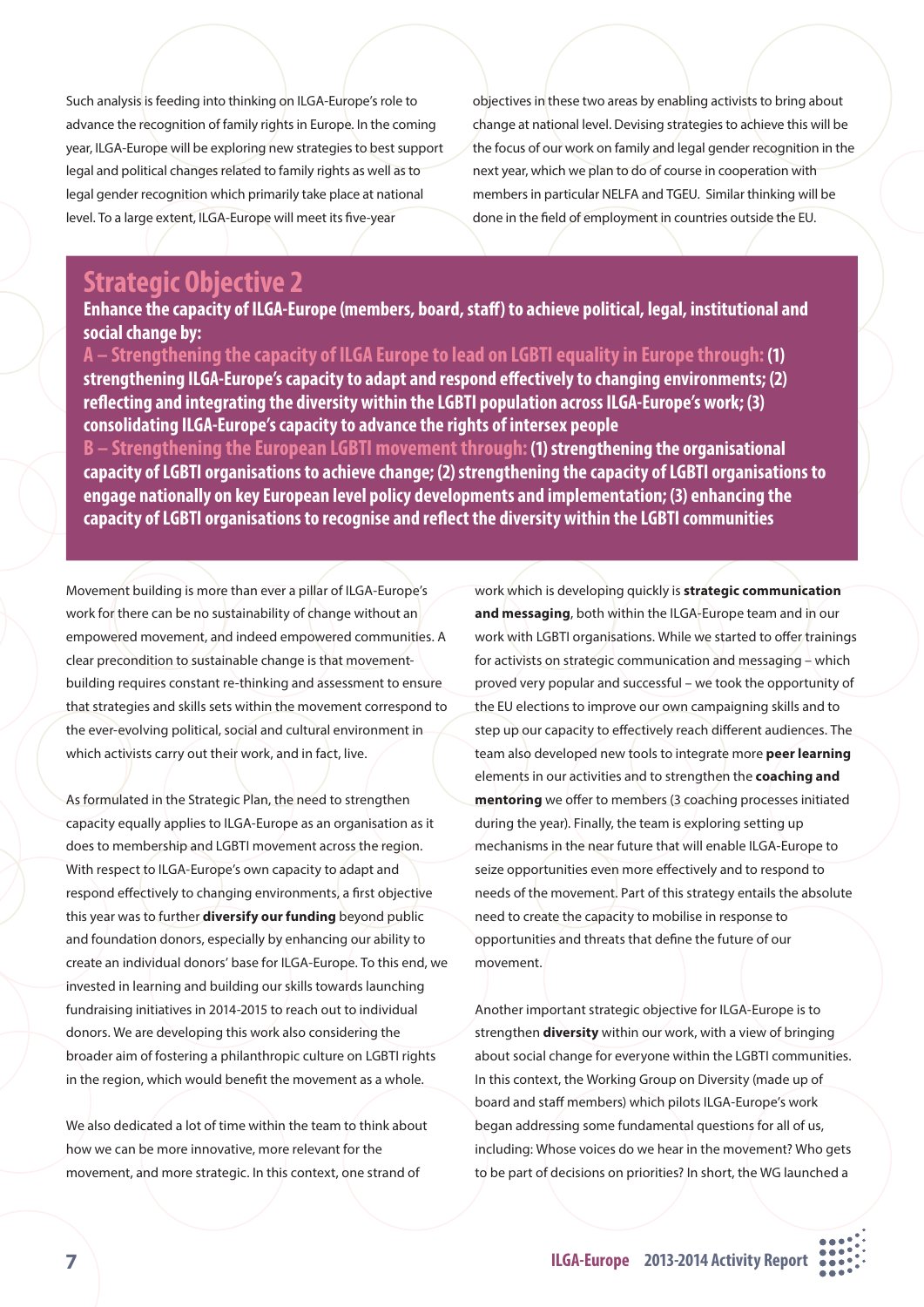reflection on participation and representation towards identifying and proposing concrete actions to empower and include less represented groups in the organisation's activities and the movement more broadly. In conjunction, we zoomed in on a few cross-sections within the LGBTI communities, in particular LGBTI people of faith and LGBTI sex workers, looking at challenging internal prejudice and barriers and at identifying ways to be more inclusive. In addition, we are putting the spotlight on gender as a determining factor in representation and participation, in particular during the Riga conference; despite great leaps forward for LBTI women, it is clear that an effort is needed to overcome persisting barriers to full inclusion of self-identified women within and outside the movement.

In its Strategic Plan, ILGA-Europe gave prominence and clearly committed as an organisation to consolidating its capacity to advance the rights of **intersex people**. We took concrete steps to meet this objective in recent months by taking part in training for board and staff members, by putting together the intersex edition of our Destination Equality Magazine, and generally investing in building our relationship with European intersex activists. ILGA-Europe is proud to be supporting a one-day gathering of intersex activists prior to the Riga conference and a greater participation at the Annual conference.

When it comes to all the work carried out over the past year to strengthen the European LGBTI movement as such, it seems impossible to do it justice in only a few lines. Indeed, capacitybuilding pervades all aspects of the work of the entire team, almost on a daily basis from large training sessions and grant-making to one-on-one phone or Skype calls with activists, informal meetings in Brussels or other European cities. This said, it is important to name the main activities undertaken this year, including:

Capacity-building seminars on community & organisational development, on financial management, security and human rights violation documentation and reporting

Workshops on community & organisational development, wellbeing of activists, strategic communication

Various fact-finding trips and in-country sessions on strategic planning and project management

Advocacy seminars on the EU elections and on LGBTI action plans, study and advocacy visits to the Council of Europe and the EU

Documentation grants on LGBTI health; small grants for national projects on the EU elections (jointly with ENAR), for projects on working with the police and for projects on developing national action plans; advocacy grants in the framework of the Dignity for All programme, various grants to support other documentation activities.

Every year, we strive to respond to the needs identified across the region to the best of our ability. But unfortunately, the scope of our work is dictated by our own capacity. This is why a lot of our capacity-building work tends to have a geographical focus on Russia and former USSR, Western Balkans and southern European countries, which is where the most pressing needs – and sometimes opportunities – are usually identified.

Over the next year, we want to dedicate time to revisiting the way ILGA-Europe members are involved in our European advocacy work. ILGA-Europe's network and our collective capacity to connect the European and the national levels is one of our greatest strengths. This was demonstrated this year during the EU election campaign, which would never have been as successful were it not for the wide engagement and mobilisation of LGBTI activists across the EU. We need to make sure it continues to be so and this is we will explore how to strengthen the capacity of LGBTI organisations to engage and contribute to European policy-making from the national level, through existing tools like the Advocacy Network or possibly new ways of working.